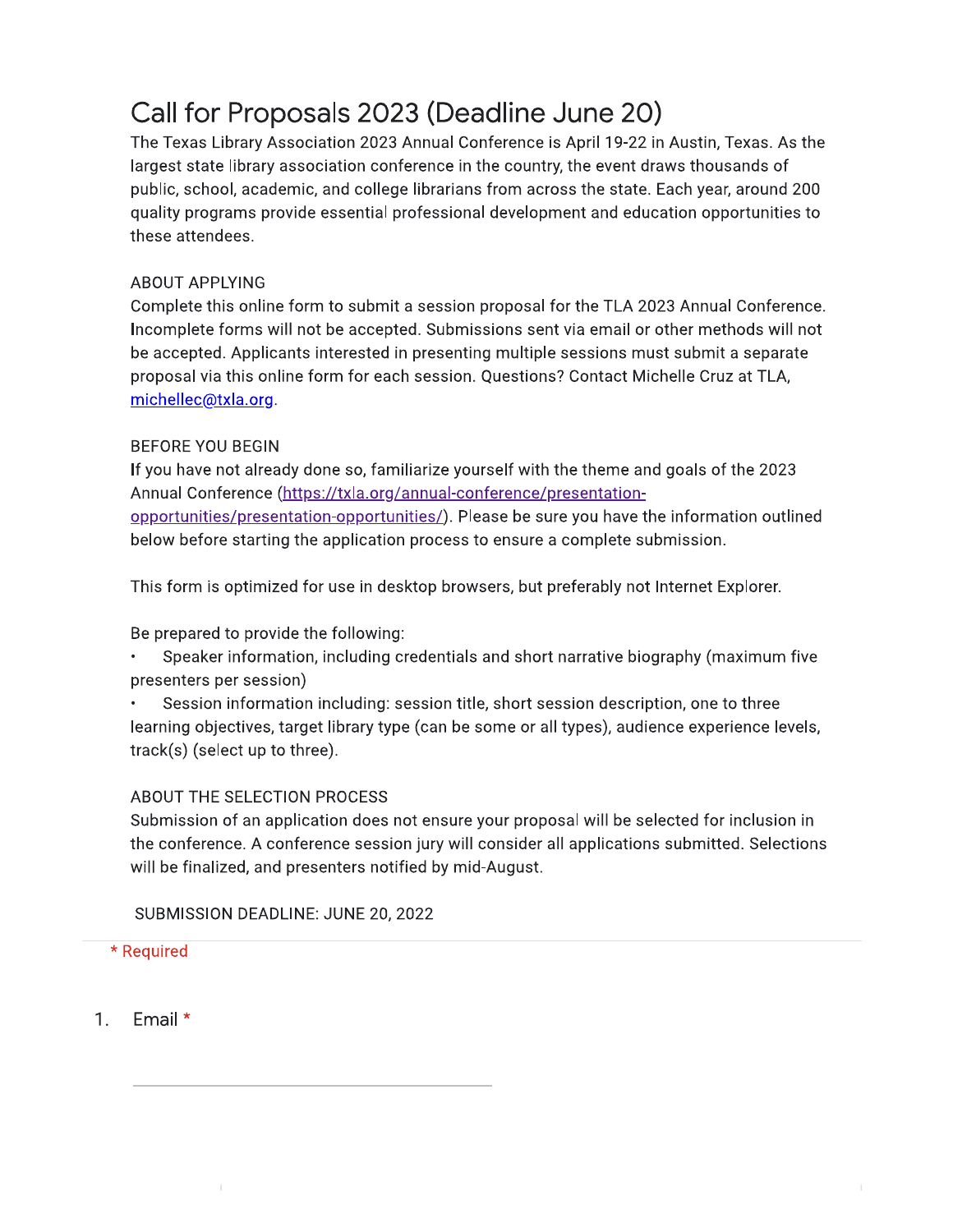The primary presenter will serve as the lead for the session (either moderator or speaker). They will be responsible for organizing the speakers and content, and will be the key contact for TLA staff regarding session and speaker needs.

Primary Presenter \*TLA Policy on Speaker Fees and Expenses: According to the TLA Bylaws, it is TLA's policy that TLA members, Texas librarians, and individuals employed in Texas libraries cannot be reimbursed for their travel expenses or be paid an honorarium for attending or presenting at Annual Conference, Annual Assembly, or District meetings, except when speaking at District Meetings other than their own. TLA will not reimburse personal expenses such as phone calls, souvenirs, alcoholic beverages, etc.

- $2.$ Primary Presenter 1 (First Name) \*
- $3.$ Primary Presenter 1 (Last Name) \*
- TLA Member? \* 4.

Mark only one oval.

Yes

**No** 

- 5. Presenter 1 Email: \*
- 6. Presenter 1 Phone Number: \*
- Presenter 1 Employer/Organization: \*  $7.$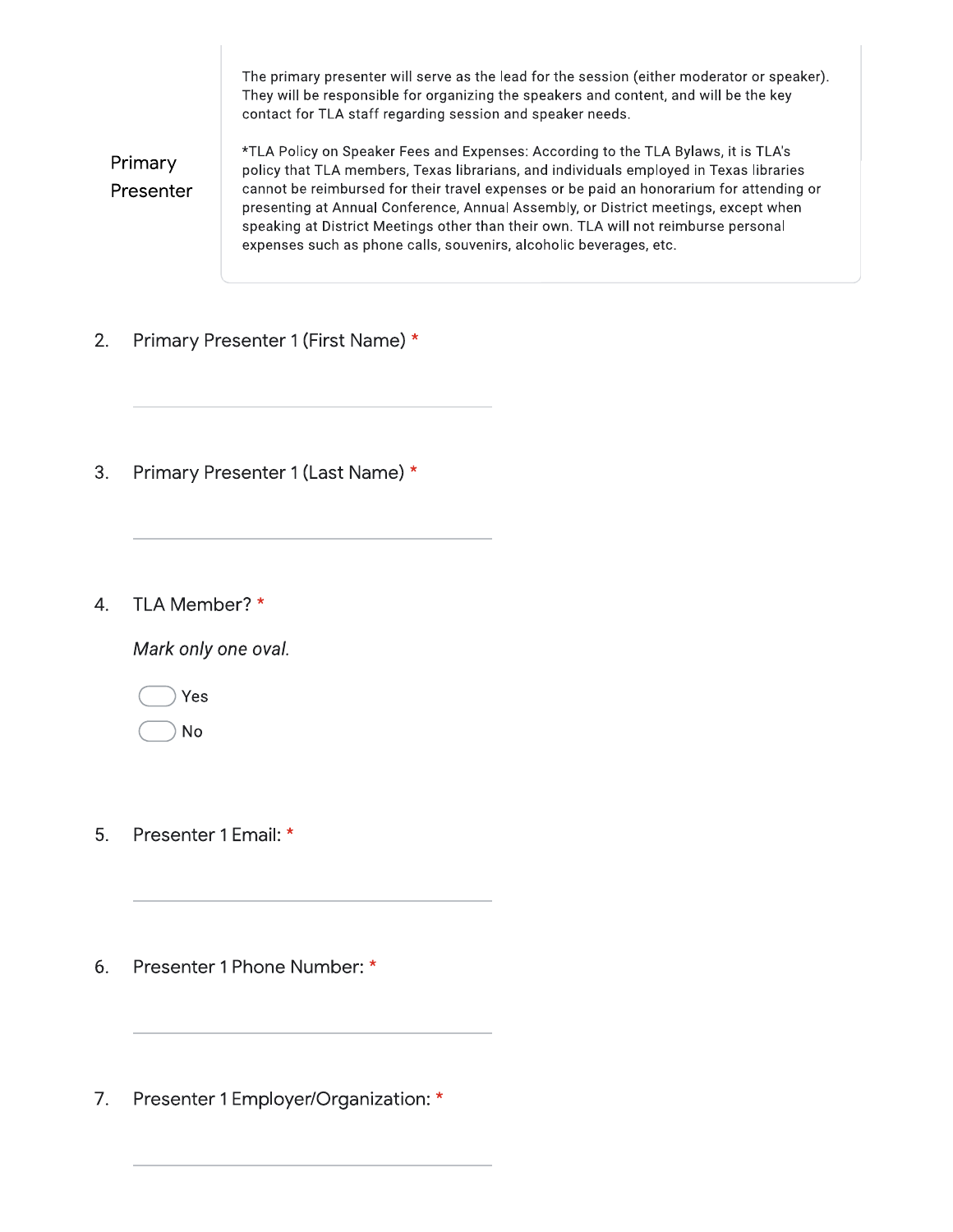Presenter 1 Mailing Street Address: \* 8.

the control of the control of the control of the control of the control of

- 9. Presenter 1 Mailing City: \*
- $10.$ Presenter 1 Mailing State: \*
- $11.$ Presenter 1 Mailing Zip Code: \*
- $12.$ Presenter 1 Organization Website:
- $13.$ Presenter 1 Title: \*
- 14. Presenter 1 Degrees/Credentials: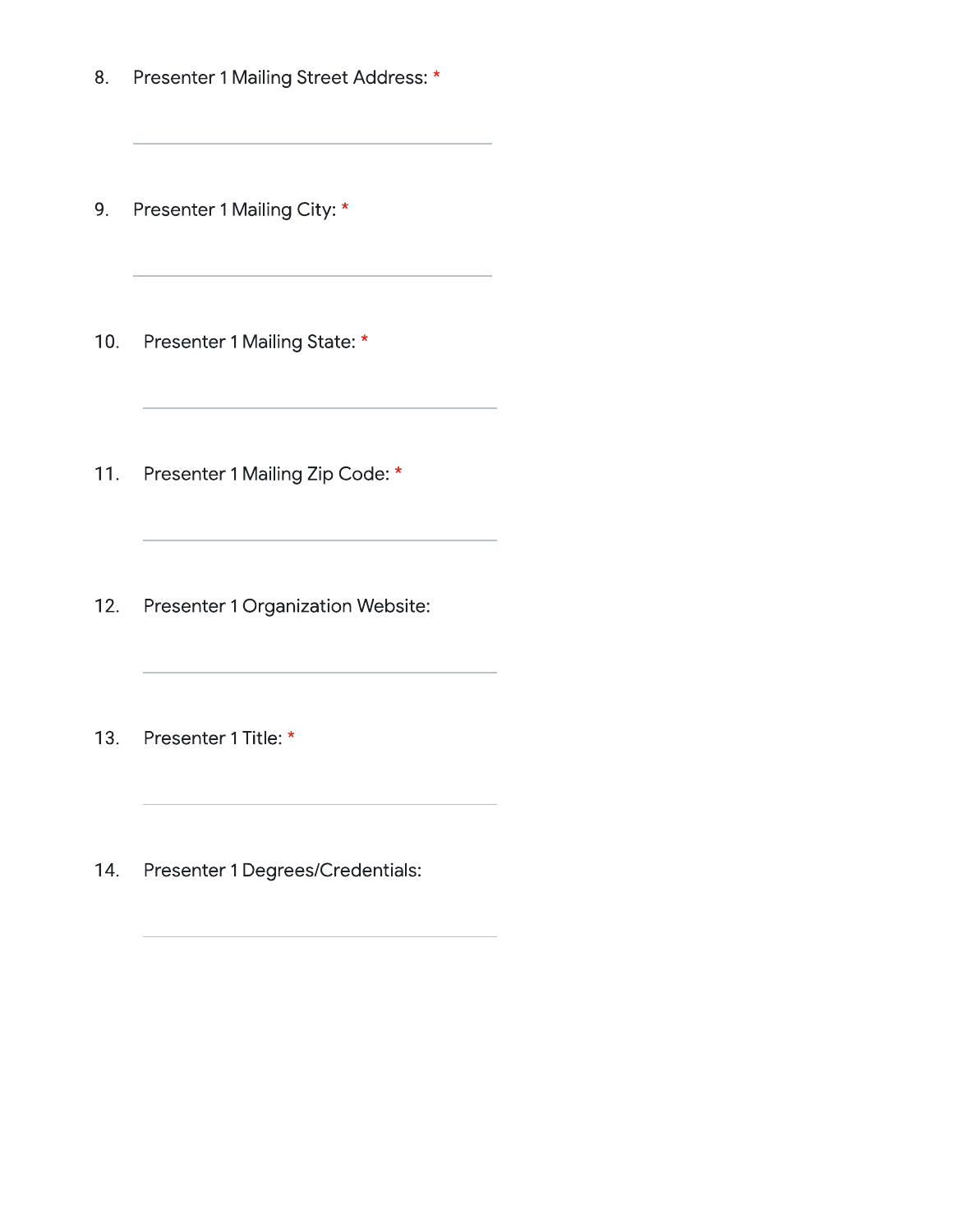15. Presenter Brief Bio (less than 100 words - should cover presenter's experience/expertise in the presentation topic area):

16. Please share your social media info with us. Twitter, Facebook, Linkedln, lnstagram.

\*

17. Will this speaker require an honorarium or travel support to participate? Please remember that TLA members and Texas librarians are not compensated for speaking.\* \*

*Mark only one oval.*

**Honorarium** 

- **Travel Support**
- � Both Honorarium and Travel Support
- **None**

**Travel** Any travel agreed upon will be first confirmed by TLA staff and included in the speaker contract. The contract supersedes any verbal or written offers from any other parties.

18. What level of support is needed for this speaker?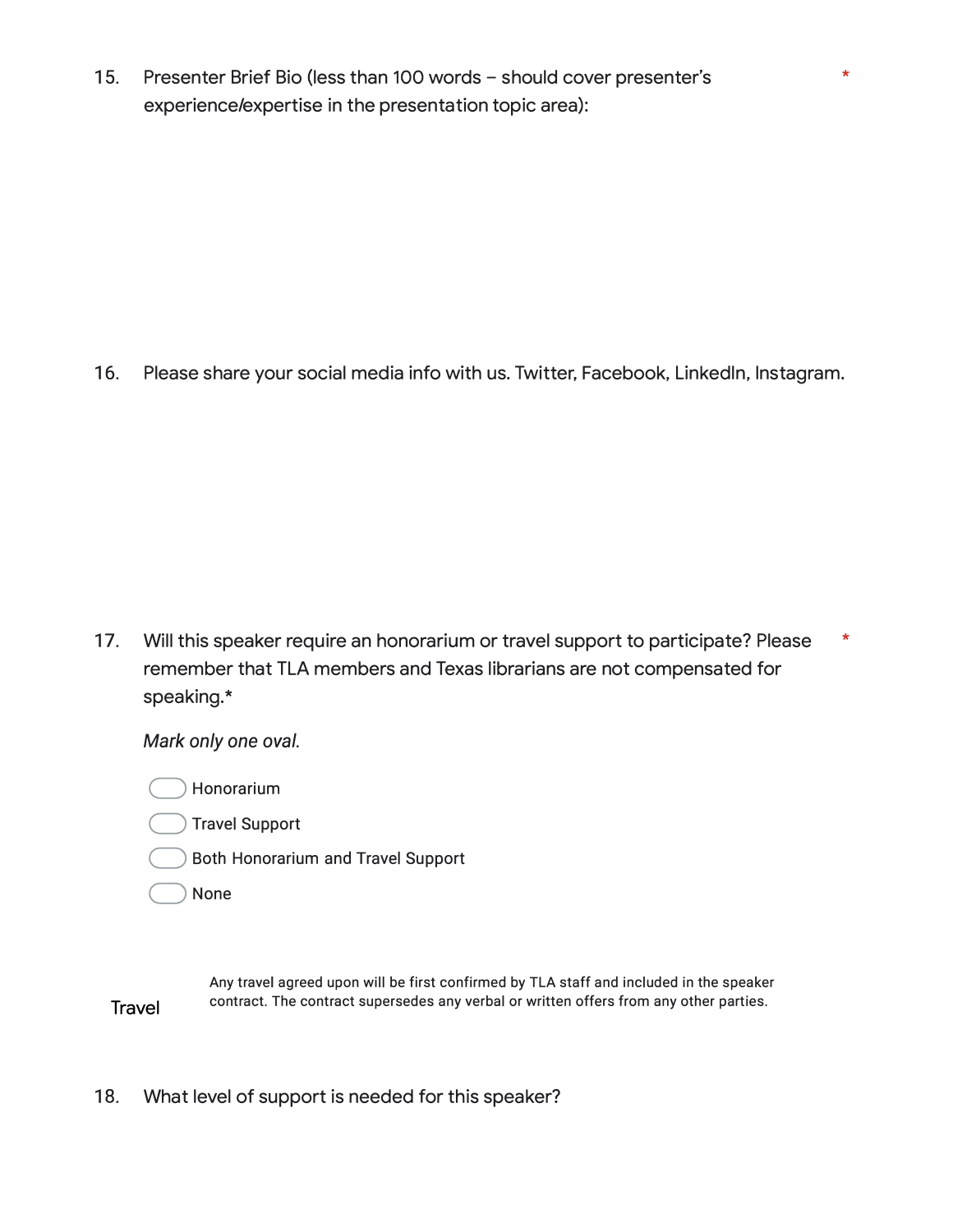| Any honoraria agreed upon will be first confirmed by TLA staff and included in the    |
|---------------------------------------------------------------------------------------|
| speaker contract. The contract supersedes any verbal or written offers from any other |
| parties.                                                                              |

# 19. What level of support is needed for this speaker?

Honorarium

These same questions will be asked for all five presenters. If there are more than five panelists/presenters for a session please contact the TLA CPC team at michellec@txla.org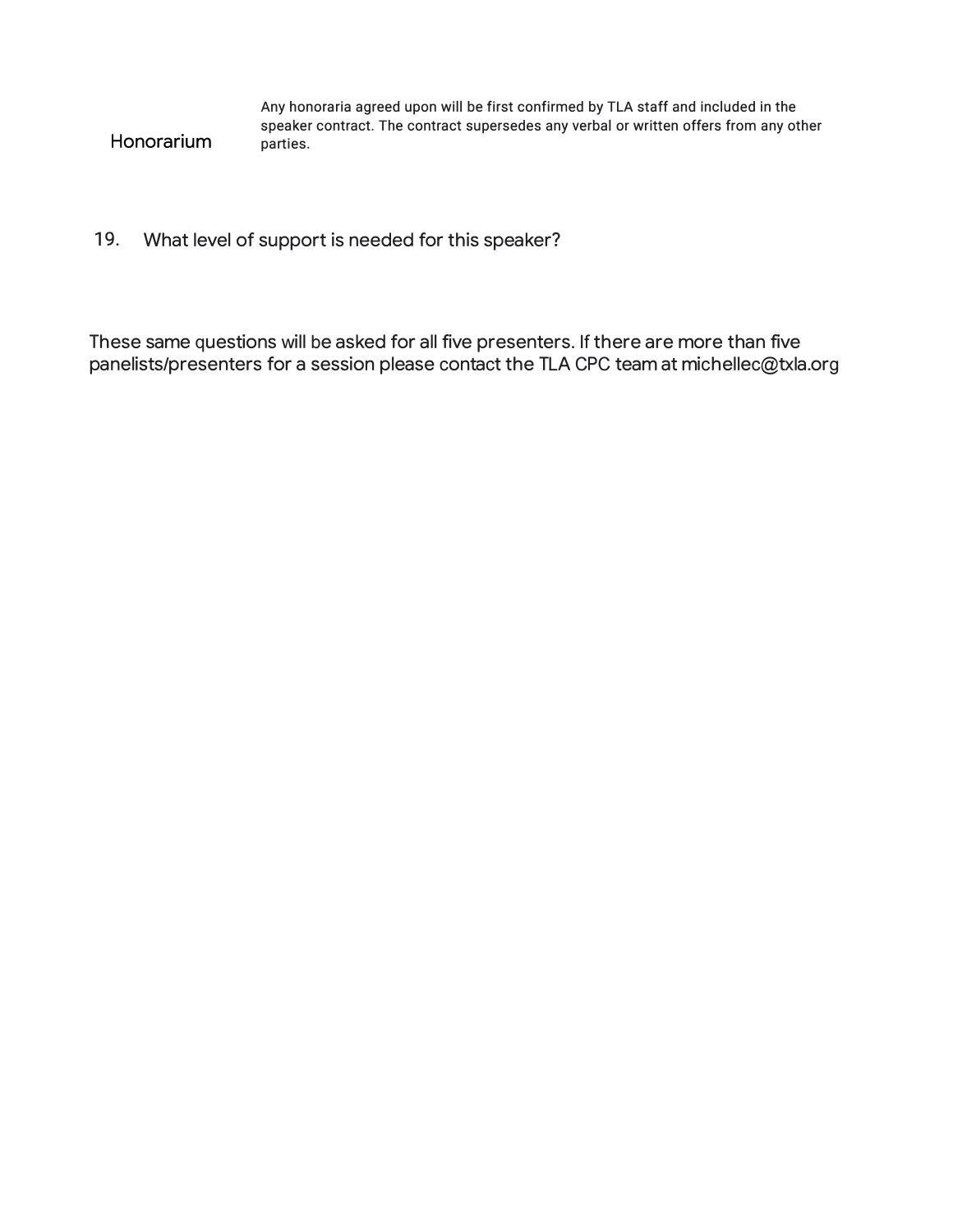Session Title:

Session Description: Please provide a detailed description (50 words maximum) for the selection committee's review and for use in the event program. TLA may edit descriptions to ensure consistency and clarity.

Learning Objective #1 (How will this session enhance attendees' skills or thinking? What will attendees be able to do better or differently?)

\*

Learning Objective #2 (How will this session enhance attendees' skills or thinking? What will attendees be able to do better or differently?)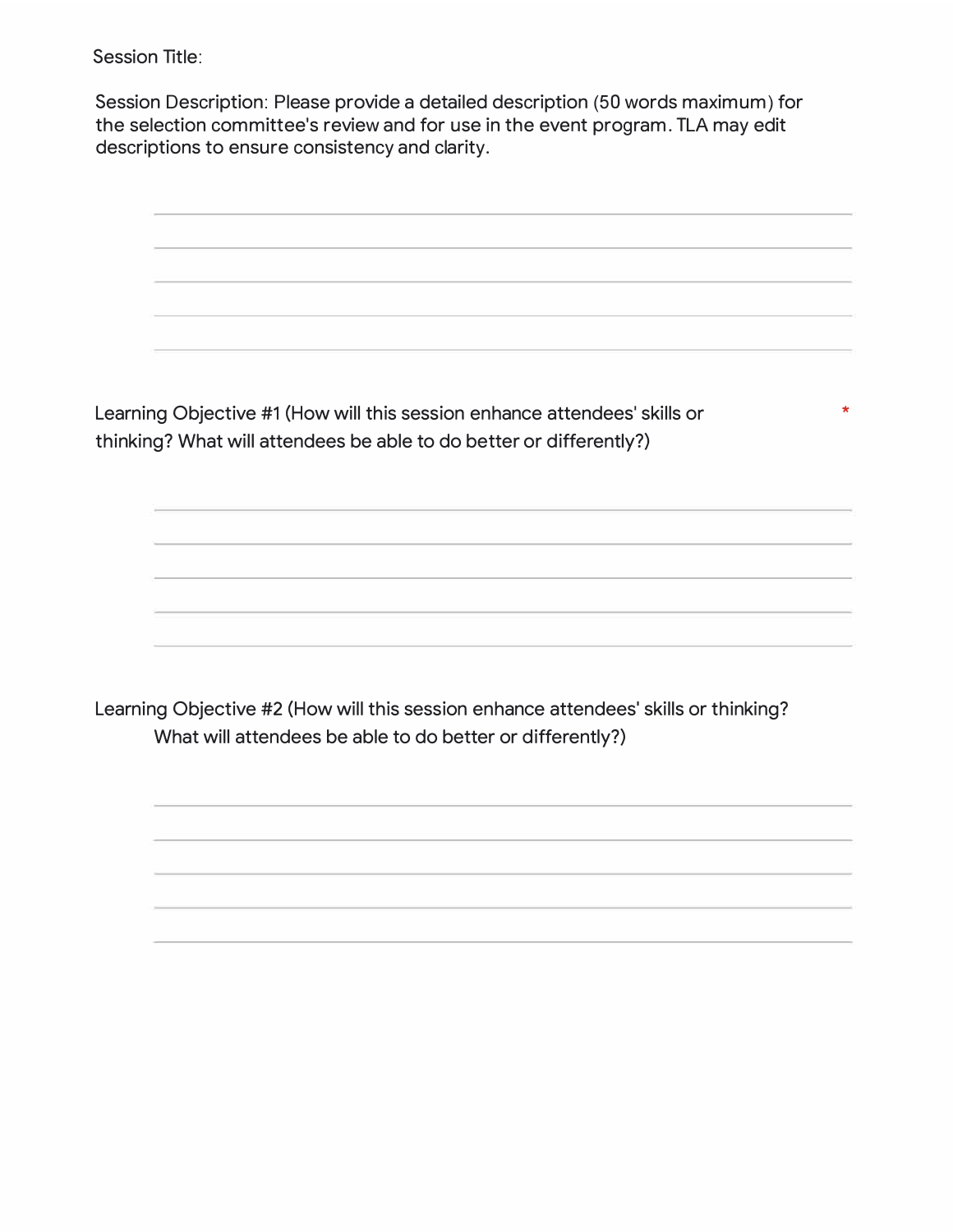Learning Objective #3 (How will this session enhance attendees' skills or thinking? What will attendees be able to do better or differently?)

| am willing to repeat my session during the conference? *   |
|------------------------------------------------------------|
| Mark only one oval.                                        |
| Yes                                                        |
| <b>No</b>                                                  |
|                                                            |
|                                                            |
| Can your program move to a virtual format, if necessary? * |
| Mark only one oval.                                        |
| Yes                                                        |
| No                                                         |
|                                                            |
|                                                            |

What are the concerns or challenges for presenting this program virtually?

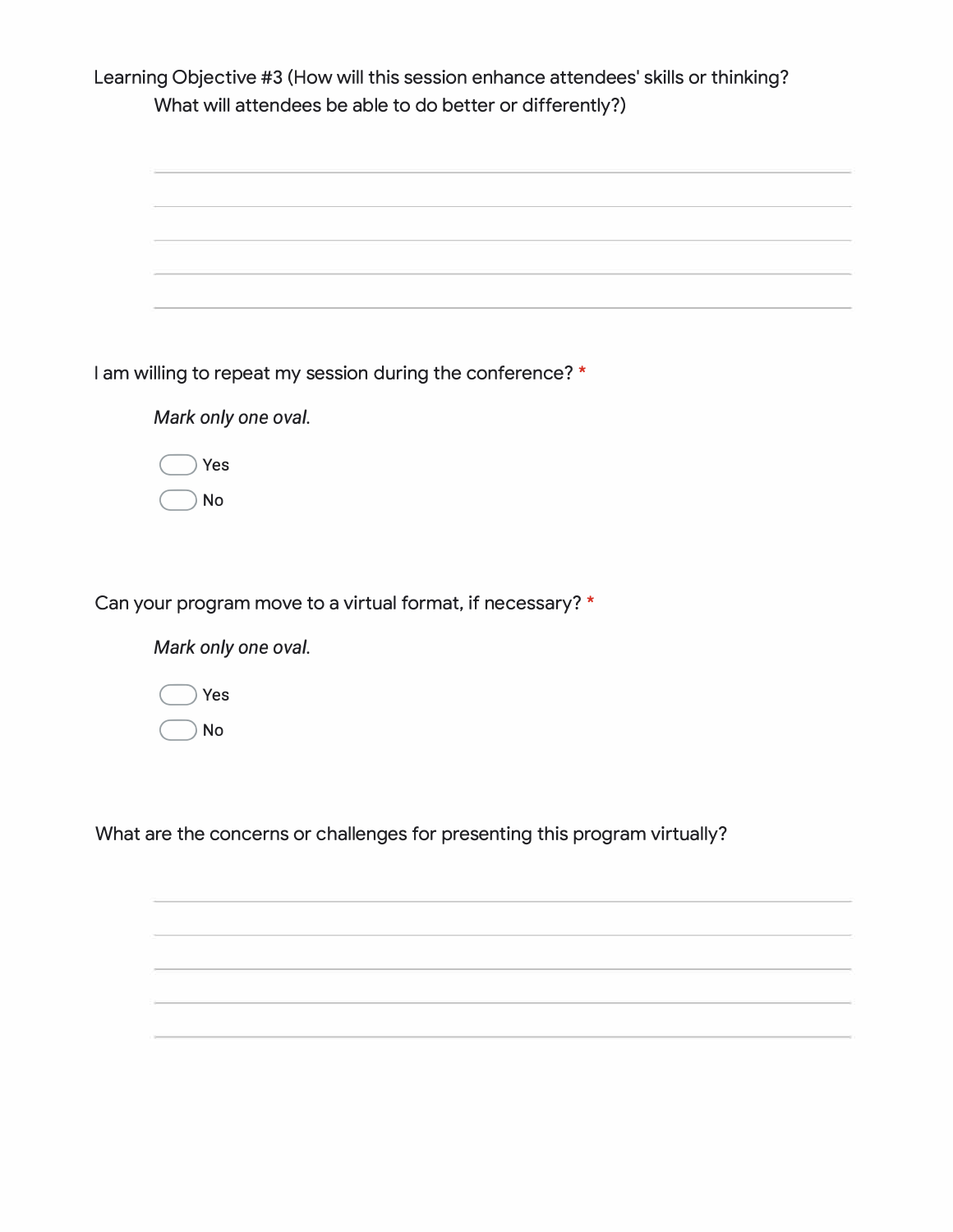# 109. What library type audiences apply? \*

*Check all that apply.*

| Academic                 |  |
|--------------------------|--|
| Public                   |  |
| <b>Elementary School</b> |  |
| <b>Middle School</b>     |  |
| <b>High School</b>       |  |
| Special<br>Lay<br>ΑIΙ    |  |

Please select the most appropriate audience experience level for this session. \*

*Check all that apply.*

Early Career (1-5 years)

Middle Career (6-15 years)

Advanced Career (16+ years)

# What type of presentation is this?

*Mark only one oval.*

� Concurrent Session Presentation {60 minutes)

Concurrent Session Panel (60 minutes)

 $\big)$  Lightning Talks (10 minutes)

� Pre-Conference Session {3 or 6 hours)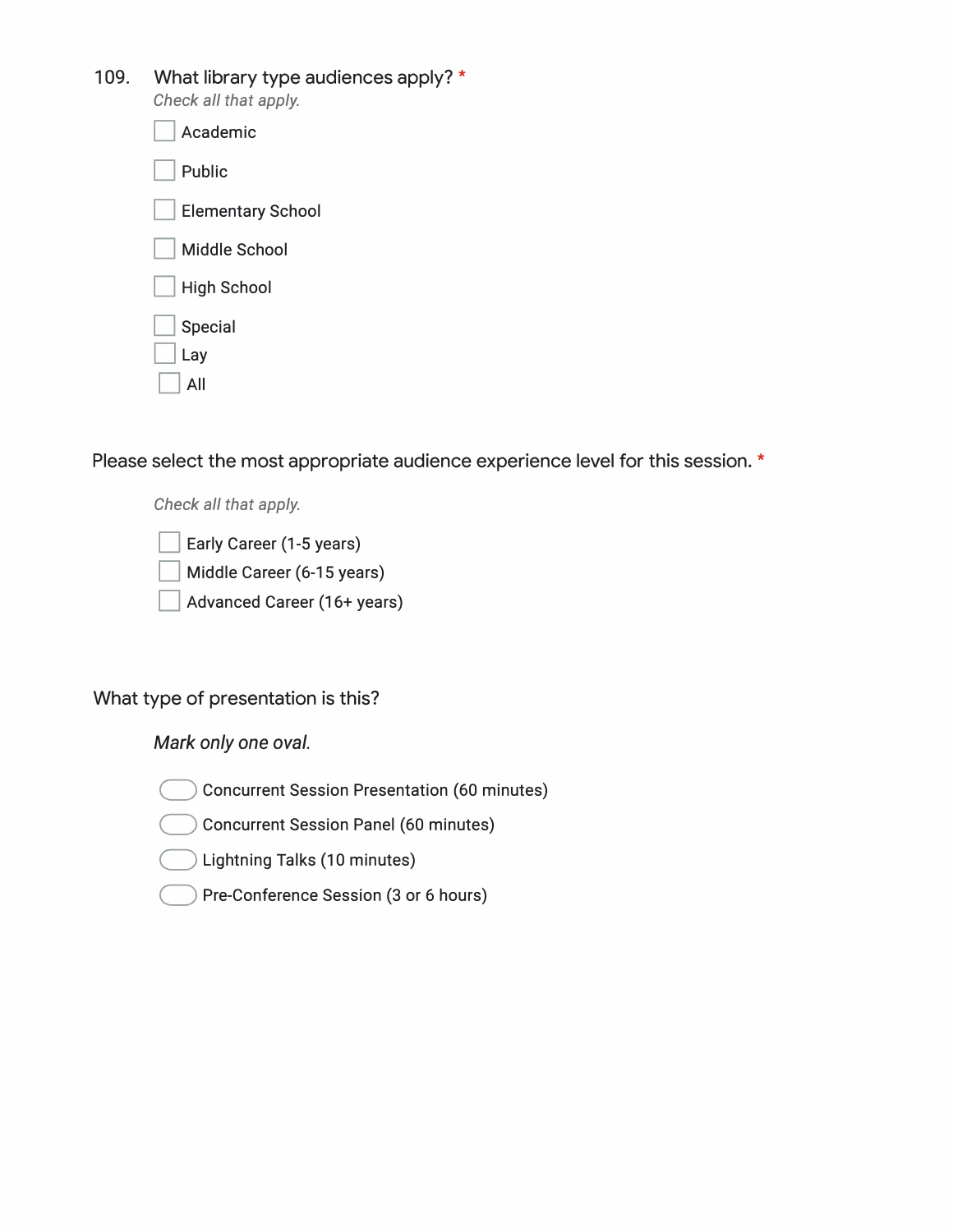Potential Sponsoring TLA Membership Group- Please indicate the group(s) that would be most appropriate to supporting your session. (a maximum of three)

*Check all that apply.* 

- Acquisitions and Collections Development
- **Black Caucus**
- Cataloging and Metadata
- Children's Programming
- O Copyright Access
- Digital Libraries
- **Government Documents**
- Innovation and Technology
- Interlibrary Loan Resource Sharing
- Latino Caucus
- Library Friends Advocates & Trustees
- **Library Instruction**
- **Library Support Staff**
- **New TLA Members**
- Programming for Adults
- Queers and Allies
- Reference Information Services
- **Retired Librarians**
- **Small Community Libraries**
- $\Box$  Storytelling
- **Supervision Management Administration**
- Young Adult Programming
- **Public Libraries Division**
- **Special Libraries Division**
- College and University Libraries Division
- Texas Association for School Librarians
- Texas State Library and Archives Commission
- Texas Authors & Illustrators
- None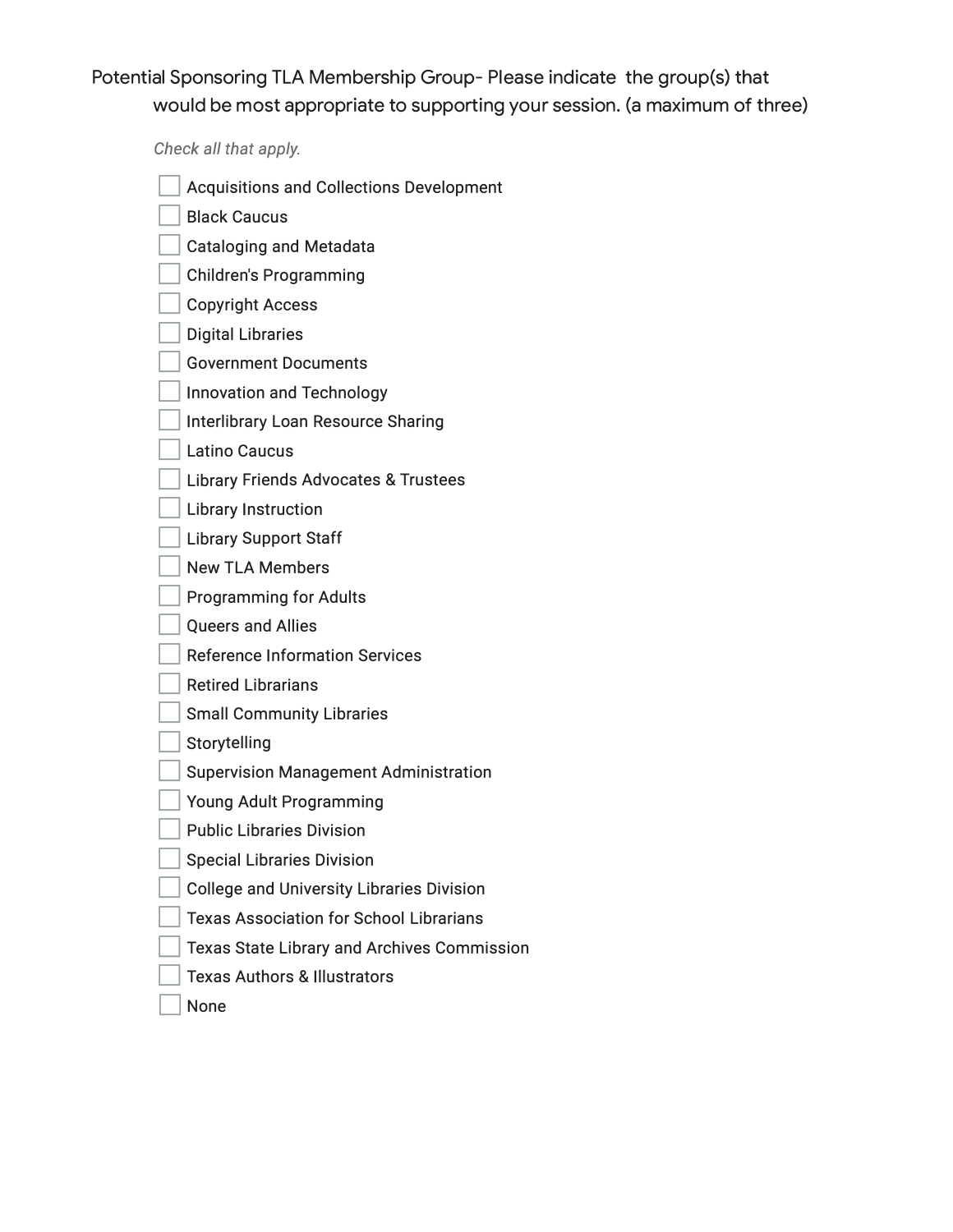**Conference** 

**Tracks** 

Choose headings under each track that meet the learning outcomes of your program. Choose a maximum of 3.

### About TLA

*Check all that apply.* 

**Business Meetings** 

**Health Events** 

Social Events & Competitions

**Conference** 

**Tracks** 

## Archives & Special Collections

*Check all that apply.*

**Archives** 

Digital Collections

Digitalization & Preservation

Local History

# Career Development

*Check all that apply.*

- **Alternate Careers**
- **Career Guidance & Mentoring**
- **Continuing Education**
- **Networking**
- **Professionalism**

# Collection Services

*Check all that apply.*

**Acquisitions** 

Cataloging & Metadata

**Collection Management** 

**Electronic Resources** 

**Scholarly Communication**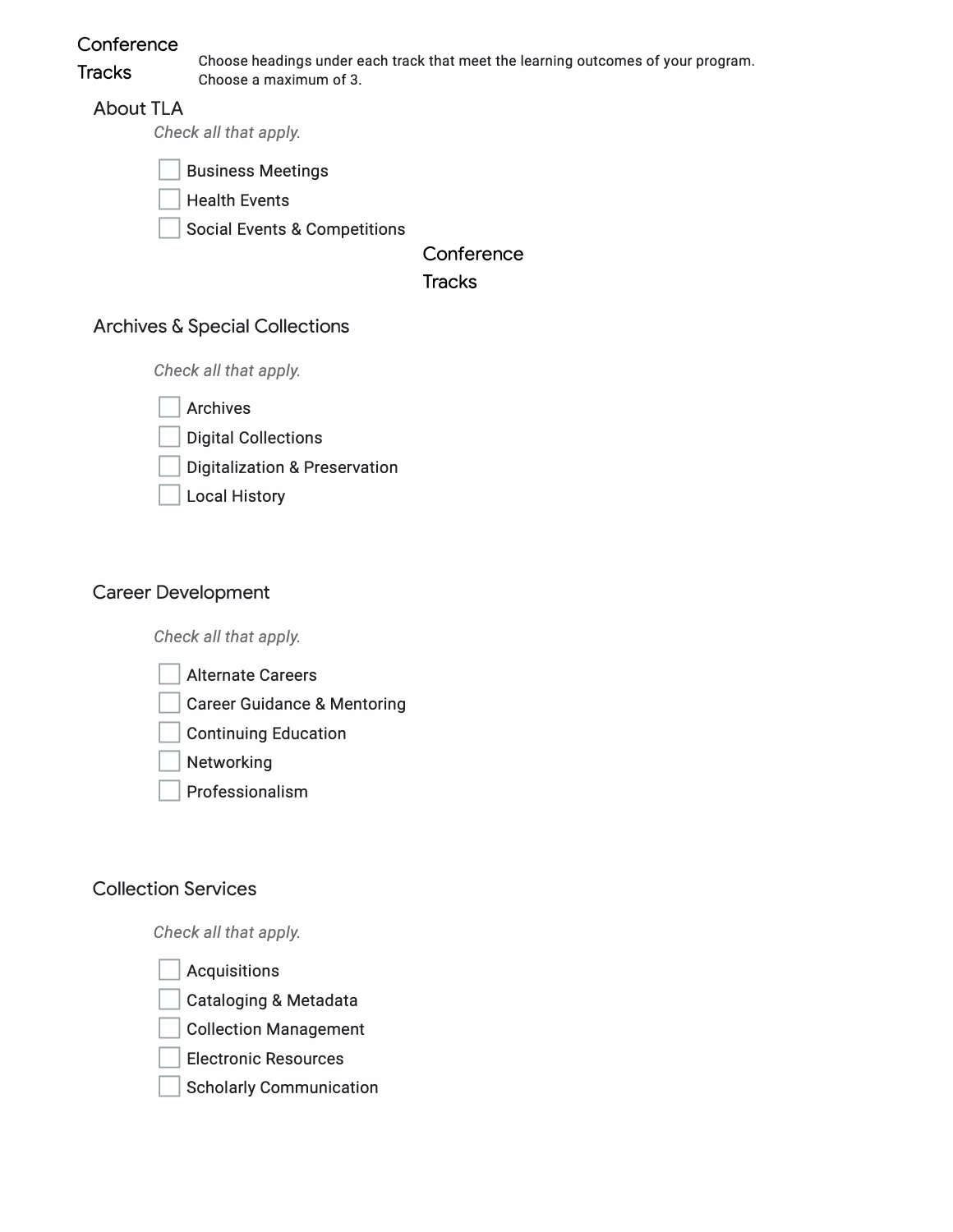# Librarianship

*Check all that apply.*

- Best Practices & Core Competencies
- **Community Engagement**
- **Multi-type Libraries**
- **Standards**

# **Literature**

*Check all that apply.*

- **Adult Literature**
- Authors & Illustrators
- Children's Literature
- Diverse Literature
- **Reading Lists**
- Storytelling
- Young Adult Literature

# Management

*Check all that apply.*

- Administration
- Assessment
- **Buildings & Facilities**
- **Customer Service**
- **Finances**
- Leadership & Change
- **Marketing & Social Media**
- **Partnerships**
- **Personnel**
- **Security**